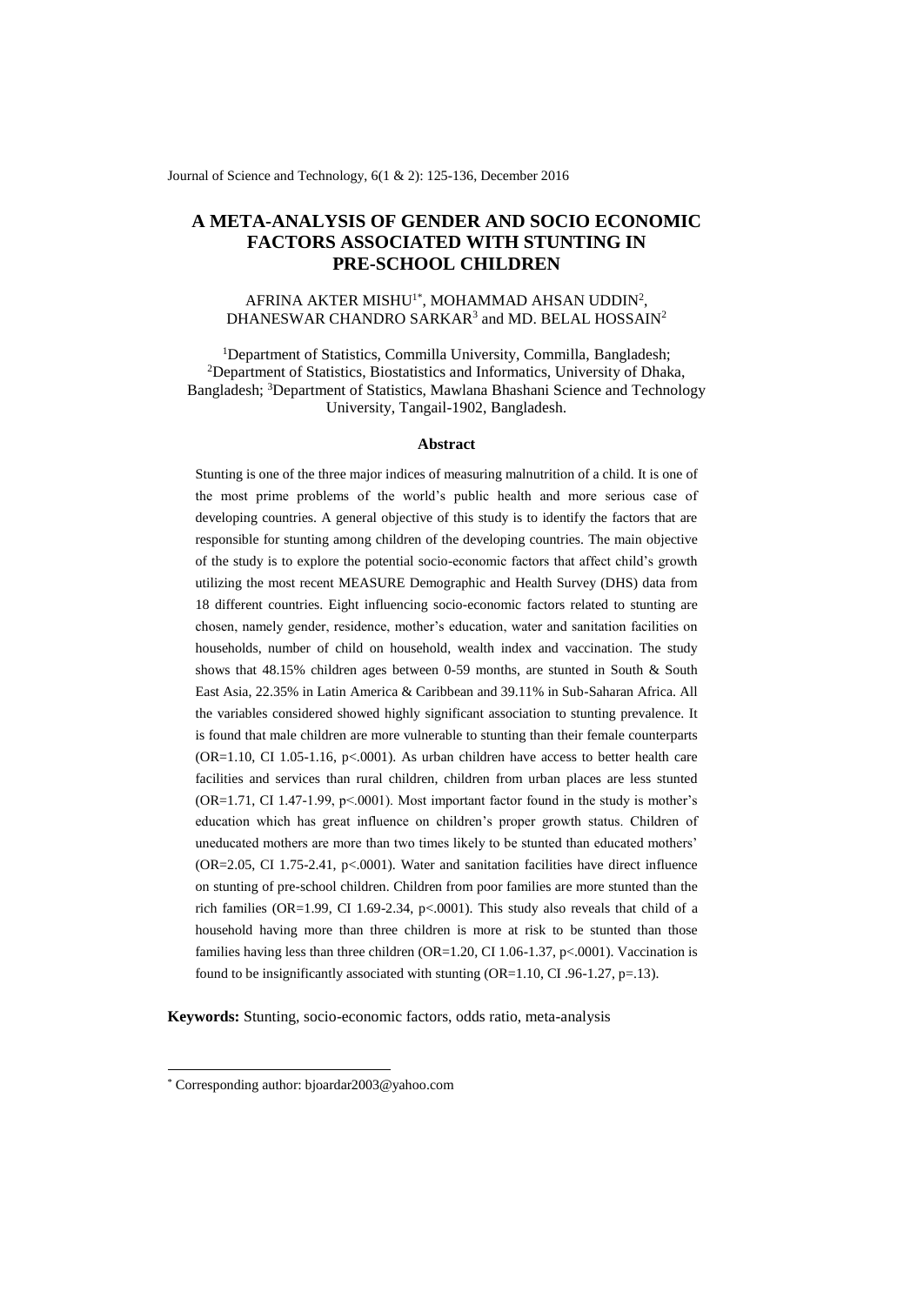# **Introduction**

Stunted growth or low height-for-age, commonly known as stunting is a reduced growth rate in human development. It is a primary manifestation of malnutrition in early childhood, including malnutrition during fetal development brought on by the malnourished mother. It is one of the most important issues in developing countries. It is a useful anthropometric measure for children in terms of its positive correlation with social and economic deprivation. Stunting is now acknowledged as the best proxy measure for child health inequalities (Pradhan *et al.* 2003). This is because stunting captures the multiple dimensions of children's health, development and the environment where they live. Stunting is attributable to a wide range of factors (Cheung *et al.* 2007) including low birth weight (Kulmala *et al.* 2009), inadequate care and stimulation (Gin *et al*. 1998), insufficient nutrition and recurrent infections, and other environmental determinants.

Stunting is conveniently used because empirical evidence suggests that the distribution of healthy children's height is not affected by ethnicity and race for the first five years of life (Habicht *et al.* 1974). Any variation between populations or ethnic groups below five years of age is due to varying degree of the growth faltering caused by factors other than genetic predisposition. A number of previous studies have already shown that different socio-economic factors, such as gender, household wealth, mother's education, sanitation, water sources, immunization etc have positive effects on stunting. Gender has become an important factor for stunted children. Stunting is found to be higher among male child compared to female child. Type of residence may have significant impact on stunting (Fotso 2007 and Shannon *et al.* 2013). Over the developing countries it is found that mother's education is more influential than father's education. Mother's education is inversely related to malnutrition (Wamani *et al.* 2004).

This study, used data sets of 18 Demographic Health Survey (DHS) derived from three regions. The aim was to use meta-analysis and to draw overall effects of stunting over the developing countries. It combined data sets on developing countries from three different regions, and tried to figure out the overall picture of stunting and then compare and contrast among these three regional results of stunting or height-for-age, a proxy for longrun malnutrition. The specific objectives explored in the study are to find the significant evidence of the key role of the factors, namely gender, residence, mother's education, water facilities, sanitation facilities, number of child on household, wealth index and vaccination for stunting. We also obtain the pooled effects using fixed effects and random effects model in meta–analysis.

#### **Materials and Methods**

The 2011 Demographic and Health Survey program provides data on child anthropometric status and household level information on gender, type of residence, education of mother, water and sanitation facilities on households, number of child on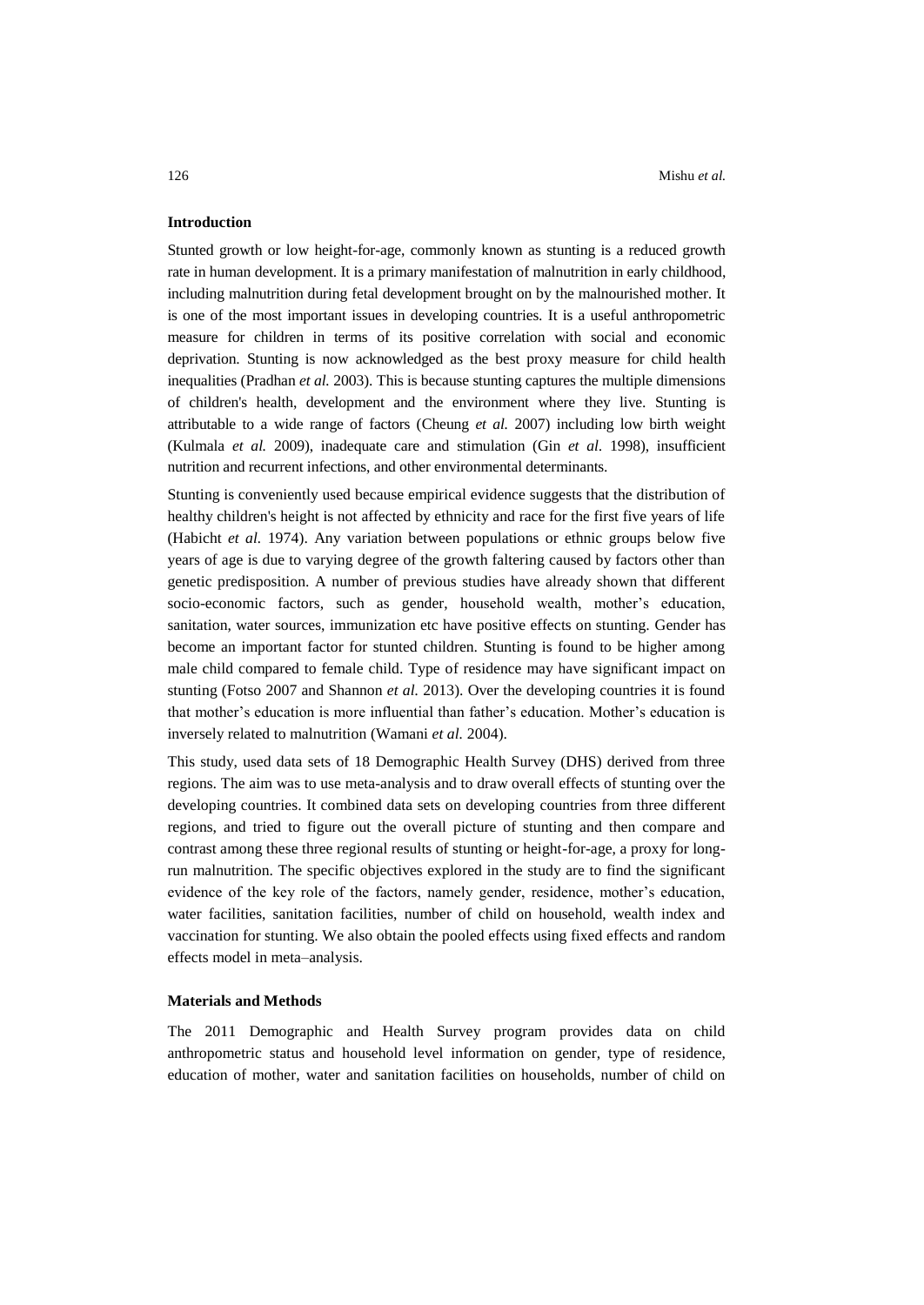households, wealth index and vaccination for about 60 low-and middle-income countries. Population sampling frames are used for data collection, which makes the data sets nationally representative. In most countries, 15000 to 25000 children below age of 60 months are assessed for their growth status using anthropometric measures. These data sets are in the public domain and are available from the MACRO international web-site [http://www.measuredhs.com/start.cfm]. We obtain data sets across South & South-East Asia, Latin America & Caribbean and Sub-Saharan Africa fulfilling the following criteria: containing information on height-for-age measurements; English-speaking country, for ease of review of DHS reports; country with experience of more than one DHS study; and recent surveys (conducted between 2006 and 2012). A total of 18 countries were included from three subcontinent including Bangladesh, Bolivia, Cameroon, Colombia, Cambodia, Ethiopia, Ghana, Guyana, Haiti, India, Kenya, Malawi, Mozambique, Namibia, Nepal, Nigeria, Peru and Uganda.

*Creation of Socio-economic indices:* Eight variables from DHS data sets related to socioeconomic status of household were selected for the study. Among them three variables were considered as main factors, which were gender, mother's education and wealth index. Five more variables, type of residence, water facilities, sanitation facilities, number of child on households and vaccination were considered as auxiliary factors. In the DHS data sets, data are available on the following domains of household wealth: characteristics of the dwelling (floor, walls, and roof material), availability of electricity, water and sanitation services, ownership of household durable goods, and parental education. Other domains that one might expect such as income or occupation are not contained in the DHS data sets. Statistical analyses were performed with SPSS 20 and R-2.14.1. The child recode file from DHS data sets were used for analytical purpose as the data sets has one record for every child of eligible women, born in the last five years. Anthropometric data were missing on approximately 25% of children. This was because children whose months and year of birth were not known for certain reason or parents who refused to have their children measured were excluded from anthropometric analysis in the DHS data sets. Children with incomplete data on stunting plus the flagged cases were therefore excluded from our analysis. Pearson Chi-square test were performed for the significance of associations. Odds ratios were used to compare the outcomes between the exposed and unexposed group. Both fixed and random effects models were used to combine the effects measures. The test of homogeneity between studies was conducted and the Cochran's statistic was also reported. The level of statistical significance for all analyses was set up at  $p < 0.05$  with two tailed comparison.

### **Results and Discussion**

Among the studies, the highest stunting frequency was found in Ghana 2011 (71.2%) and the lowest was in Colombia 2010 (15.6 %). Stunting frequencies were above 40%-50% in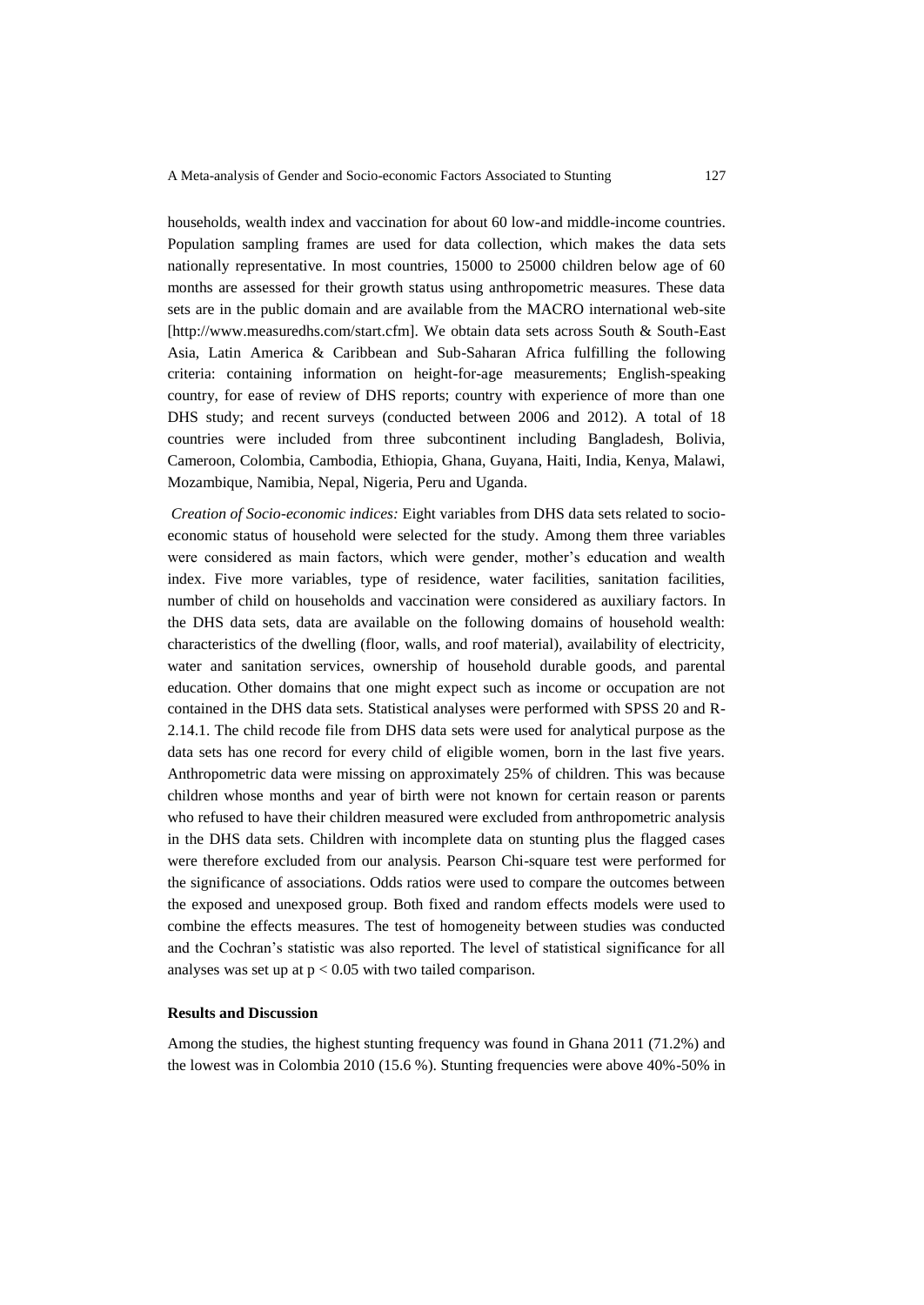

eight studies (Bangladesh 2011,India 2006, Nepal 2011, Cambodia 2010, Ethiopia 2011, Mozambique 2011, Malawi 2012, Nigeria 2010) (Fig. 1).

Fig. 1. Bar Chart for the Distribution of stunting in eighteen countries

The evolutions of the interaction using Pearson  $\chi^2$  between stunting and socio-economic factors (Gender, Mother's education and Wealth index) were significant for most of the individual studies except for Guyana 2000, and, Ghana 2000 in all cases, for Haiti 2000 and Kenya 2000 in case of Gender (Table 1). Among the male children the highest prevalence of stunting was observed for Ghana 2011 (70.6 %), but in otherwise below 30% were in Bolivia 2008 (28%), Colombia 2010 (15.7%), Guyana 2009 (29.2%), Peru 2012 (21.5%), Haiti 2012 (23 %). Among uneducated mother the highest prevalence of stunting was observed again for Ghana 2011 (70 %), and in otherwise below 30% were in Colombia 2010 (22.8%), Guyana 2009 (27.1%) and Uganda 2011 (28.1%) and above 50% were in three studies India 2006 (55.1%), Nepal 2011 (53.7%), Cambodia 2010 (53.5%). Again among the children belong to poor families, the highest prevalence of stunting was observed for Ghana 2011 (68.4 %), but in otherwise below 30% were in Colombia 2010 (20.2%), Guyana 2009 (27.6%) and Haiti 2012 (27.9%) and above 50% in four studies Bangladesh 2011 (51.5), India 2006 (57.7%), Nepal 2011 (57.9%), Cambodia 2010 (57.4%) (Table 2).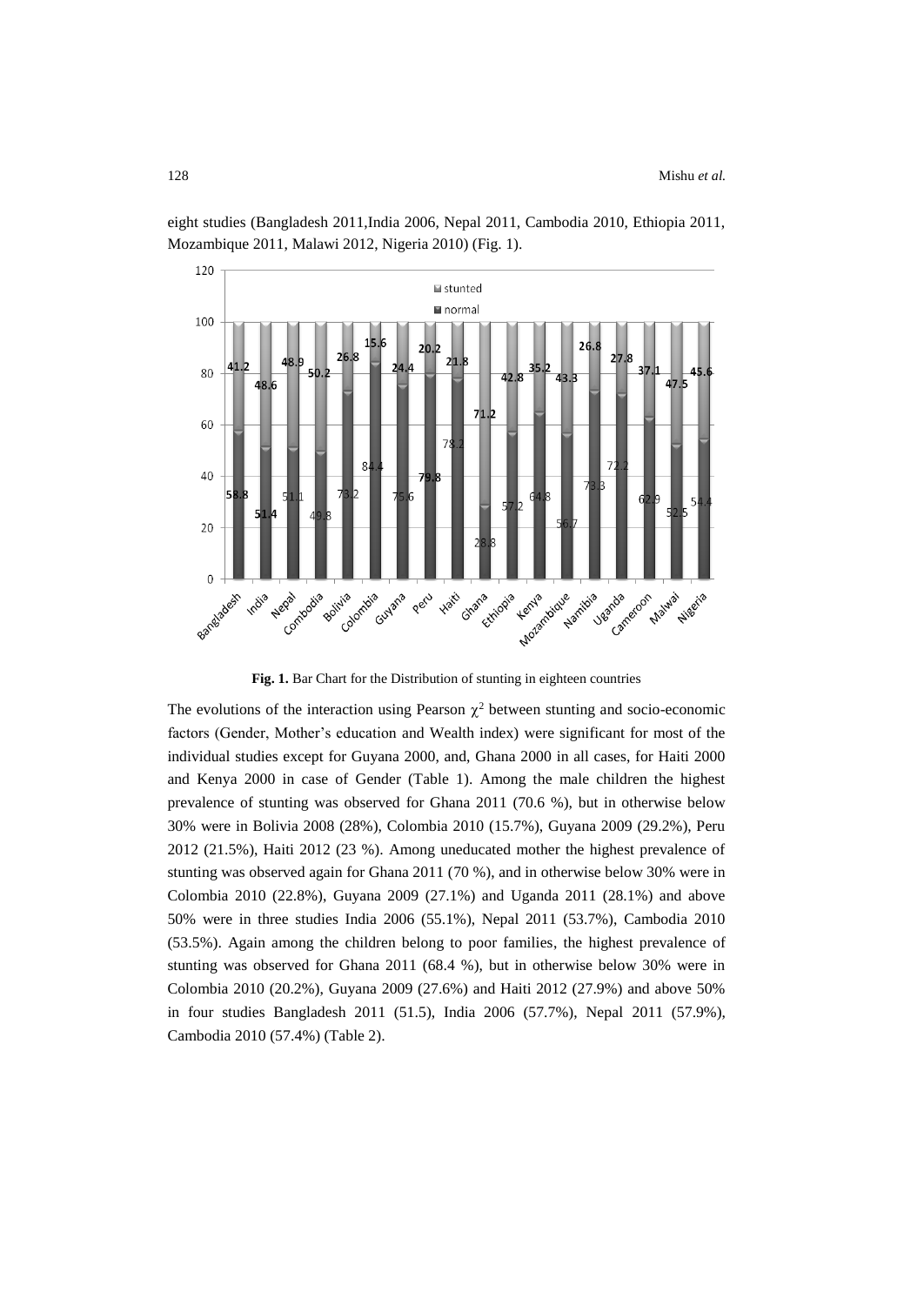| Country           | $x^2$ for  | p-value  | $x^2$ for Stunting | p-value  | $x^2$ for    | p-value |
|-------------------|------------|----------|--------------------|----------|--------------|---------|
| (year of study)   | Stunting & |          | & mother's         |          | Stunting &   |         |
|                   | Gender     |          | education          |          | wealth index |         |
| Bangladesh 2011   | 4.91       | .027     | 45.31              | .001     | 72.20        | .001    |
| India (2006)      | 6.54       | .043     | 66.30              | .001     | 69.79        | .001    |
| Nepal (2011)      | 28.1       | .011     | 34.41              | .001     | 62.75        | .001    |
| Cambodia (2010)   | 4.10       | .022     | 21.73              | .001     | 29.24        | .001    |
| Bolivia (2008)    | 5.26       | .022     | 86.20              | .001     | 45.15        | .001    |
| Colombia 2010     | 31.2       | .001     | 50.73              | .001     | 59.01        | .001    |
| Guyana (2009)     | $0.94**$   | $.331**$ | $0.29**$           | $.585**$ | $3.38*$      | $.066*$ |
| Peru (2012)       | 8.50       | .004     | 20.90              | .001     | 38.39        | .001    |
| Haiti (2012)      | $0.51**$   | $.473**$ | 16.16              | .001     | 6.64         | .010    |
| Ghana (2011)      | $0.08**$   | $.784**$ | $0.58**$           | $.443**$ | $2.93*$      | $.087*$ |
| Ethiopia $(2011)$ | 25.05      | .003     | 28.36              | .001     | 47.32        | .001    |
| Kenya (2010)      | $3.23*$    | $.072*$  | 18.44              | .001     | 14.43        | .001    |
| Mozambique 2011   | 15.38      | .005     | 29.12              | .001     | 33.22        | .001    |
| Namibia (2009)    | 5.26       | .022     | 86.20              | .001     | 45.15        | .001    |
| Uganda $(2011)$   | 4.94       | .026     | 9.60               | .006     | 3.93         | .048    |
| Cameroon(2011)    | 8.95       | .003     | 51.62              | .001     | 77.13        | .001    |
| Malawi (2012)     | 8.05       | .007     | 17.10              | .008     | 10.98        | .001    |
| Nigeria $(2010)$  | 28.38      | .001     | 35.97              | .001     | 27.47        | .001    |

Table 1. Pearson  $\chi^2$  test for stunting and socio-economic factors (Gender, Mother's education **and Wealth index) for each country along with p-value**

\*\*= insignificant at 5% level of significance, \*= insignificant at 5% level of significance but significant at 10% level of significance.

| Socio-<br>economic | <b>Bangladesh</b><br>(11) | India<br>(2006) | <b>Nepal</b><br>(2011) | Cambodia<br>(2010) | <b>Bolivia</b><br>(2008) | Colombia<br>(2010) | Guyana<br>(2009) | Peru<br>(2012) | Haiti<br>(2012) |
|--------------------|---------------------------|-----------------|------------------------|--------------------|--------------------------|--------------------|------------------|----------------|-----------------|
| factors            |                           |                 |                        |                    |                          |                    |                  |                |                 |
| Gender             |                           |                 |                        |                    |                          |                    |                  |                |                 |
| Male               | 39.9                      | 48.9            | 49.4                   | 49.2               | 28.0                     | 15.7               | 29.2             | 21.5           | 23.0            |
| Female             | 44.4                      | 48.4            | 48.2                   | 51.1               | 25.6                     | 15.4               | 21.5             | 18.8           | 20.6            |
| Mother's Education |                           |                 |                        |                    |                          |                    |                  |                |                 |
| Uneducat 48.1      |                           | 55.1            | 53.7                   | 53.5               | 35.3                     | 22.8               | 27.1             | 34.6           | 34.6            |
| ed                 |                           |                 |                        |                    |                          |                    |                  |                |                 |
| Educated 34.4      |                           | 37.1            | 37.8                   | 35.5               | 14.8                     | 11.9               | 22.8             | 12.3           | 18.1            |
| Wealth index       |                           |                 |                        |                    |                          |                    |                  |                |                 |
| Poor               | 51.5                      | 57.7            | 57.9                   | 57.4               | 37.8                     | 20.2               | 27.6             | 30.2           | 27.9            |
| Rich               | 34.2                      | 41.6            | 37.6                   | 41.7               | 16.1                     | 8.9                | 9.1              | 8.5            | 18.6            |
|                    | Ethiopia                  | Ghana           | Kenya                  | Mozambique         | Namibia                  | Uganda             | Cameroon         | Malawi         | Nigeria         |
|                    | (2011)                    | (2011)          | (2010)                 | (2011)             | (2009)                   | (2011)             | (2011)           | (2012)         | (2010)          |
| Gender             |                           |                 |                        |                    |                          |                    |                  |                |                 |
| Male               | 43.9                      | 70.6            | 37.4                   | 44.7               | 39.3                     | 49.6               | 40.7             | 48.9           | 47.9            |
| Female             | 41.6                      | 71.7            | 32.9                   | 41.9               | 20.2                     | 26.0               | 33.8             | 46.2           | 43.3            |
| Mother's education |                           |                 |                        |                    |                          |                    |                  |                |                 |
| Uneducat 43.5      |                           | 70.0            | 38.1                   | 45.4               | 37.1                     | 28.1               | 42.3             | 48.3           | 49.7            |
| ed                 |                           |                 |                        |                    |                          |                    |                  |                |                 |
| Educated           | 22.6                      | 73.4            | 25.3                   | 24.7               | 21.4                     | 27.6               | 23.5             | 42.1           | 30.2            |
| Wealth             |                           |                 |                        |                    |                          |                    |                  |                |                 |
| index              |                           |                 |                        |                    |                          |                    |                  |                |                 |
| Poor               | 47.2                      | 68.4            | 40.2                   | 49.8               | 43.5                     | 35.6               | 47.0             | 53.1           | 52.1            |
| Rich               | 37.1                      | 35.7            | 30.7                   | 36.5               | 32.2                     | 26.3               | 26.6             | 42.9           | 37.6            |

**Table 2. Prevalence of stunting for socio-economic factors in each country (in percentage)**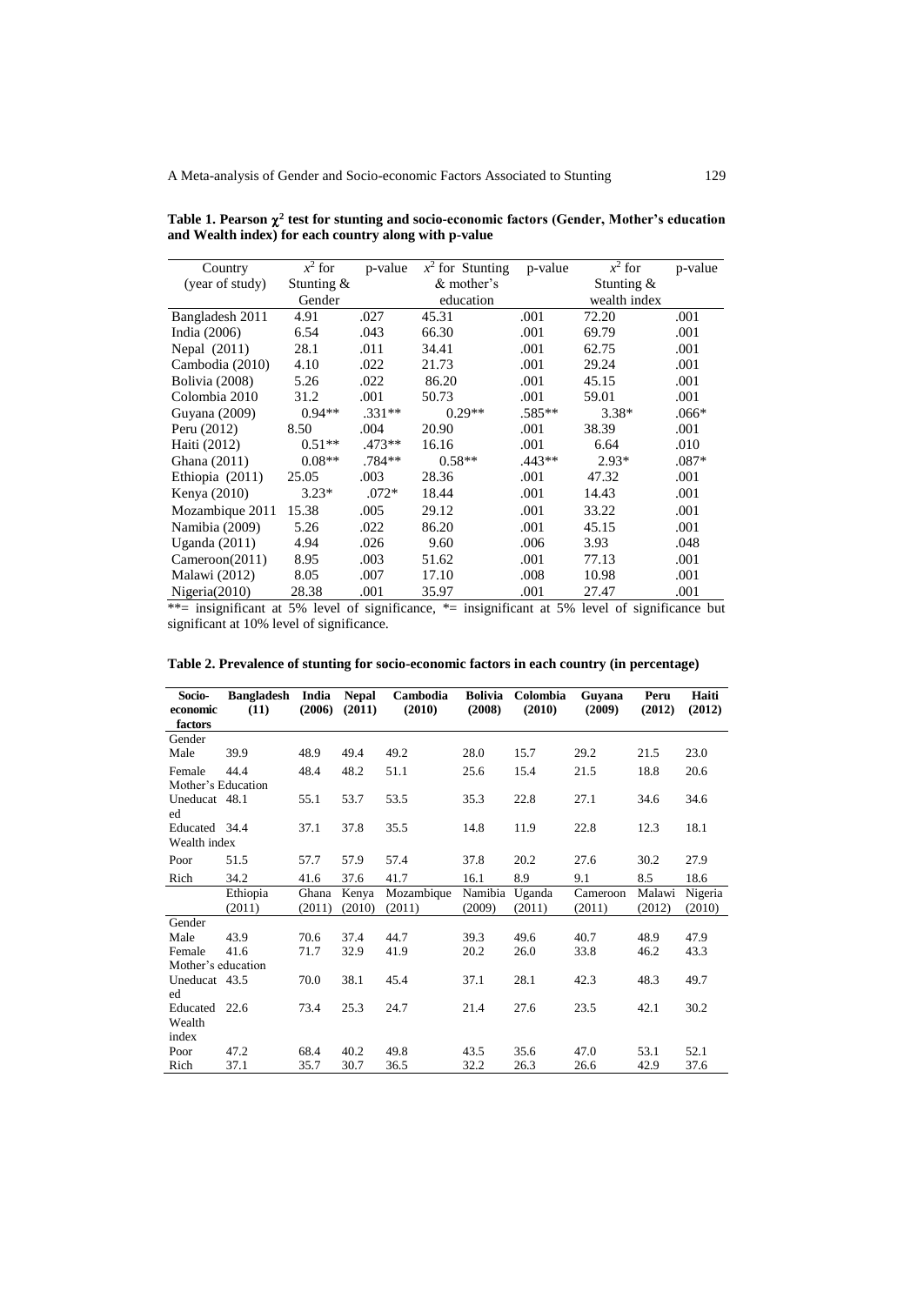The average prevalence of stunting was higher in male than in female in all the studies. The corresponding odds ratios (OR) for the prevalence of stunting among males compared to females were statistically significant in 15 of the 18 studies (Figure 2). In the pooled analysis of stunting among males remained significantly greater than for females (p<.002), OR 1.10 and 95 % confidence interval (CI) 1.05-1.16. Odds ratios (OR) for the prevalence of stunting among rural children were significantly higher than for urban children ( $p<0.001$ ), OR 1.71 and CI 1.47-1.99. The prevalence of stunting among uneducated mother is significantly greater than for educated mother  $(p<.001)$ , OR 2.05, CI 1.75-2.41. Stunting prevalence is also significantly greater among poor families than among rich families (p<.007), OR 1.99, CI 1.69-2.34. Water facilities, sanitation facilities and no. of child on households were also considered as separate variable as some studies found direct relations between stunting and these interventions. Significant results were also found in this study. Higher prevalence for stunting among the children using unsafe water facilities were found than among the children using safe water facilities  $(p<.001)$ OR 1.52, CI 1.38-1.67. Stunting was also higher among the children using poor sanitation facilities and the children whose families have more than three children in the house (p<.0001, P<.005), OR 1.81 and 1.20, CI 1.45-2.26 and 1.06-1.37 respectively. Vaccination was also considered as an intervention for the prevalence of stunting, but no significant result was found (p=.17), OR=1.10, CI .96-1.27 (Table 3).

| <b>Factors</b>     | <b>Exposed</b><br>group | <b>Unexposed</b><br>Group | <b>OR</b>            | CI           |
|--------------------|-------------------------|---------------------------|----------------------|--------------|
| Gender             | Male                    | Female                    | 1.10 ( $p < 0.002$ ) | [1.05; 1.16] |
| Residence          | Rural                   | Urban                     | 1.71 ( $p < .0001$ ) | [1.47; 1.99] |
| Mother's education | Uneducated              | Educated                  | 2.05 ( $p < 0001$ )  | [1.76; 2.41] |
| Water facilities   | Unsafe facilities       | Safe facilities           | 1.52 ( $p < .0001$ ) | [1.38; 1.67] |
| Sanitation         | Poor                    | Good                      | 1.81 ( $p < .0001$ ) | [1.45; 2.26] |
| No of child        | $\geq$ 3                | $\leq 3$                  | 1.20 ( $p < 0.005$ ) | [1.06; 1.37] |
| Wealth Index       | Poor                    | Rich                      | 1.99 ( $p < 007$ )   | [1.69; 2.34] |
| Vaccination        | Non vaccine             | Vaccine                   | $1.10*(p=0.17)$      | [0.96; 1.27] |

**Table 3. Random effects models for combining the outcomes of effects measures**

\*= insignificant at 5% level of significance

The test of homogeneity for different studies were significant for all the studies as the studies were taken from different region and different years, implying that random effects and fixed effects model are distinguishable. Here results from random effects models were considered as it is more precise in presence of heterogeneity. However, both fixed effects and random effects model were displayed in forest plot for comparison purpose (Figure 2). This systematic analysis of nationally representative data sets included 18 countries from three different regions with a total of 64,000 children. This study examined how socio-economic indicators namely Gender, mothers' education, residence,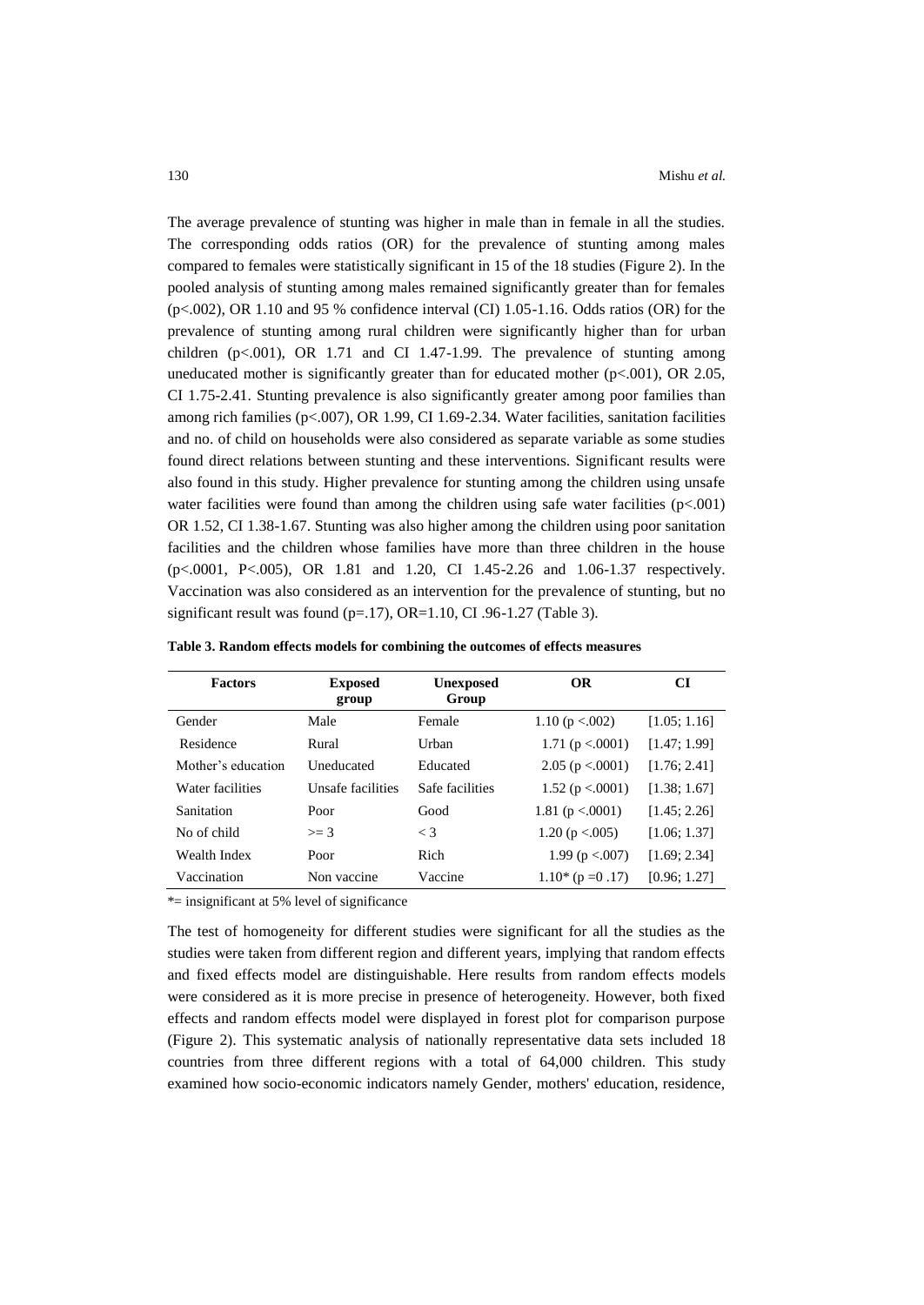household asset index, water and sanitation facilities, number of child in household relate with inequalities in child health and nutrition using growth stunting as the proxy for the inequalities.

In meta-analysis, two main assumptions could be employed in interpreting the effect size or the systematic difference in stunting between sexes. First, studies were drawn from a common population, and therefore share a common effect size (fixed effects model). Second, studies were drawn from populations that differ from each other in ways that could impact on effect sizes (random effects model) (Cochran 1954). In the former scenario, effect size varies from one study to the next due to random error inherent in each study. In the latter scenario it varies due to both random error and true variation in effect size from one study to the next. If studies are homogeneous (significant p-value implies no homogeneity), it implies that fixed effects and random effects models are similar and not statistically different. This further implies that similar studies done in similar set-ups would yield statistically similar results with any study-to-study dispersion attributable to random error. Turning to our findings the studies were heterogeneous (p<.0001), thus random effects models were used to find out the results.

Findings showed that male children were more stunted than their female counterparts over the eighteen countries, but most of them in Sub-Saharan Africa (Wamani *et al.* 2007). In an extensive analysis of gender bias in under nutrition in sub- Saharan Africa, Svedberg proposed that the slight anthropometric advantage shown by girls, women, or both in many countries may suggest a historical pattern of preferential treatment of females due to the high value placed on women's agricultural labor (Svedberg 1990). But studies in Asian region showed different pictures than this. In South & South-East Asia the prevalence of stunting is higher among female children than among male children (Khatun *et al.* 2004). This might be because of inheritance of family wealth by male children, female children are ill-treated in their families. According to the study the stunting status of children is significant between rural and urban areas. This finding is consistent. Some possible causes according to this study are lack of economic, sociocultural, healthcare and intuitional facilities in rural areas (Hien and Kam 2008). Like in Vietnam, rural areas of low and middle income countries in Asia, Latin America and Sub-Saharan Africa also suffer from limited infrastructure and facilities in terms of modern healthcare services, sanitation, education, electricity and economic facilities. Particularly health services are concentrated in urban areas than rural areas. On the other hand mothers' education was a robust predictor for inequalities of child health and nutrition. Our study finds a significant positive relationship between mother's education and child growth rate. This result is consistent with many other studies (Frongillo *et al.* 1997 and Ojiako *et al.* 2009). Such a relationship could exist because maternal schooling is strongly associated with good child care and good health. Women with higher as compared to lower educational or no education level are more likely to raise their family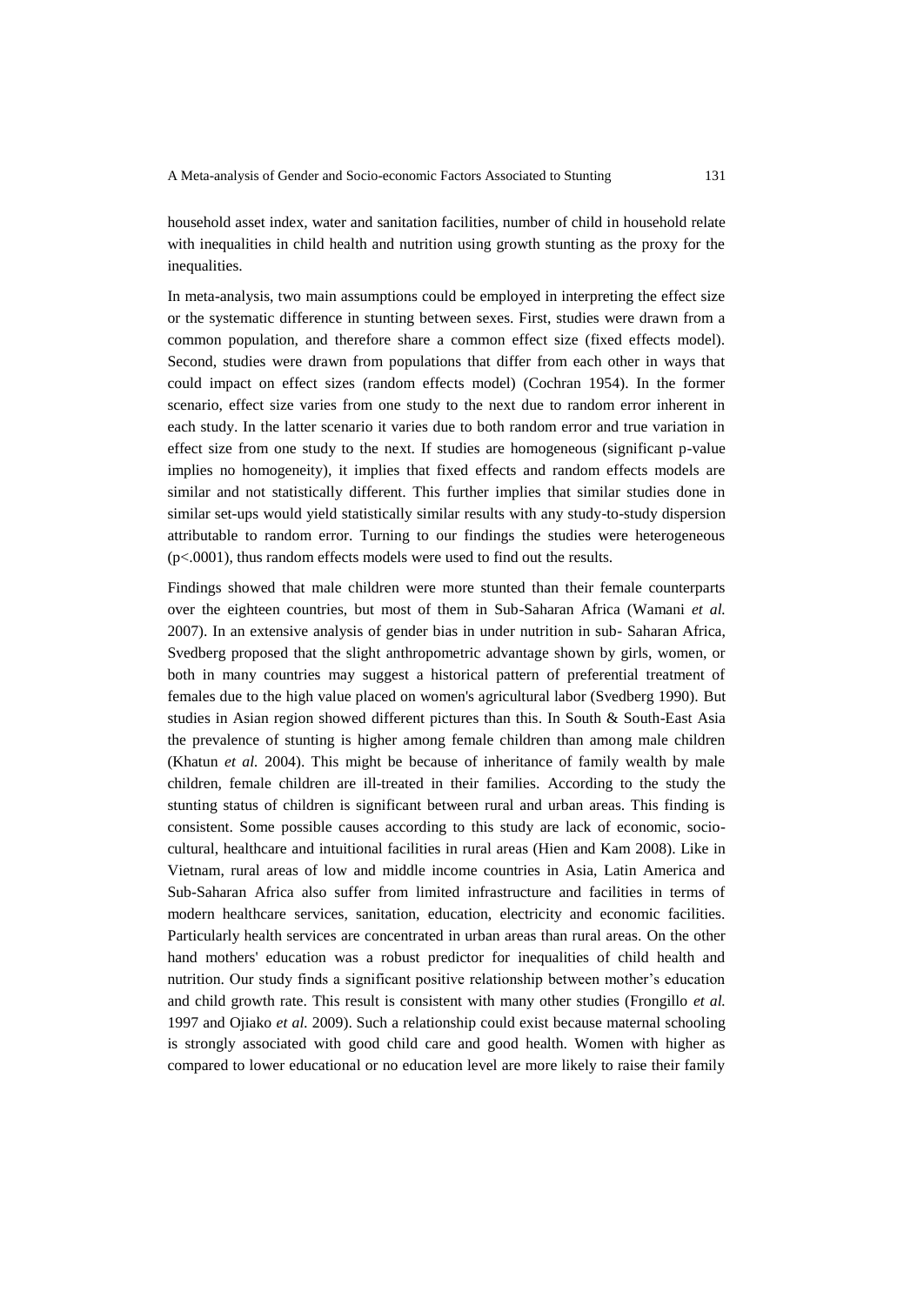income, which helps the families to provide more quality diets and better healthcare to their children. Additionally, educated mothers can efficiently use limited household resources and available healthcare facilities, limit their family size, maintain better health promoting behaviors and provide healthcare to their children (Frost *et al.* 2005). All these factors inversely contribute to the child stunting prevalence.

In all eighteen countries it was found that those children from poor households are more likely to be stunted than children from rich households. The combined effects also showed the same results in this study. This can be attributed to the fact that rich families have more ability to allocate necessary resources for their children than poor families. Understandably allocation of more resources to their children improves their health conditions by reducing multiple health risks. As one moves up the income ladder, a remarkable drop in the rate of stunting is observed. Improved household income levels are associated with a dramatic drop in the probability of stunting of children. Our finding reveals a strong positive association between number of children under age five in the households and stunting status. These results were consistent with the findings of other study. Generally families with more children experience more economic strain for food consumption and hence they are more likely to suffer from poor nutritional status. In other words, inadequate allocation of household resources among many children may lead to the low height for age. Particularly poor families cannot fulfill the nutritional requirements of the children. Families with more children generally devote less time to take care of their children (Hien and kam 2008).

|                           | Events | Rural      | <b>Total Events</b> | Urban<br>Total | ă                                           | 0R   | 95%-CI            |
|---------------------------|--------|------------|---------------------|----------------|---------------------------------------------|------|-------------------|
| Study                     |        |            |                     |                |                                             |      |                   |
| Bangladesh(2011)          | 779    | 1714       | 230                 | 678            |                                             | 1.62 | [1.35; 1.95]      |
| India(2006)               |        | 7765 14978 | 3017                | 7191           |                                             | 1.49 | [1.41; 1.58]      |
| Nepal(2011)               | 657    | 1263       | 96                  | 278            |                                             | 2.06 | [1.57; 2.69]      |
| Cambodia (2010)           | 482    | 911        | 113                 | 275            |                                             | 1.61 | [1.23; 2.12]      |
| Bolivia<br>(2008)         | 2348   | 3400       | 1996                | 4007           |                                             | 2.25 | [2.04; 2.47]      |
| Colombia (2010)           | 194    | 922        | 197                 | 1592           |                                             | 1.89 | [1.52; 2.35]      |
| Guyana(2009)              | 31     | 121        | 1                   | 6              |                                             | 1.72 | [0.19; 15.32]     |
| Peru(2012)                | 953    | 3027       | 537                 | 4357           |                                             | 3.27 | [2.90; 3.68]      |
| Haiti(2012)               | 71     | 316        | 55                  | 262            |                                             | 1.09 | [0.73; 1.62]      |
| Ghana(2011)               | 230    | 330        | 108                 | 145            |                                             | 0.79 | [0.51; 1.22]      |
| Ethiopia(2011)            | 1802   | 4023       | 176                 | 602            |                                             | 1.96 | [1.63; 2.37]      |
| Kenya(2010)               | 394    | 1032       | 118                 | 423            |                                             | 1.60 | [1.25; 2.04]      |
| Mozambique(2011)          | 652    | 1413       | 142                 | 420            |                                             | 1.68 | [1.34; 2.11]      |
| Namibia(2009)             | 1313   | 3636       | 675                 | 3771           |                                             | 2.59 | [2.33; 2.89]      |
| Uqanda(2011)              | 545    | 1926       | 277                 | 1031           |                                             | 1.07 | [0.91; 1.27]      |
| Cameroon (2011)           | 472    | 1075       | 169                 | 651            |                                             | 2.23 | [1.80; 2.76]      |
| Malawi(2012)              | 439    | 916        | 63                  | 140            |                                             | 1.12 | [0.79; 1.61]      |
| Nigeria(2010)             |        | 4864 10095 | 1126                | 3052           | œ                                           | 1.59 | [1.46; 1.73]      |
| <b>Fixed effect model</b> |        | 51098      |                     | 28881          |                                             |      | 1.79 [1.73; 1.85] |
| Random effects model      |        |            |                     |                |                                             |      | 1.71 [1.47; 1.99] |
| Heterogeneity: p<0.0001   |        |            |                     |                |                                             |      |                   |
|                           |        |            |                     |                | $\overline{\phantom{a}}$<br>5<br>0.2<br>0.5 |      |                   |
|                           |        |            |                     |                | Urban vs Rural                              |      |                   |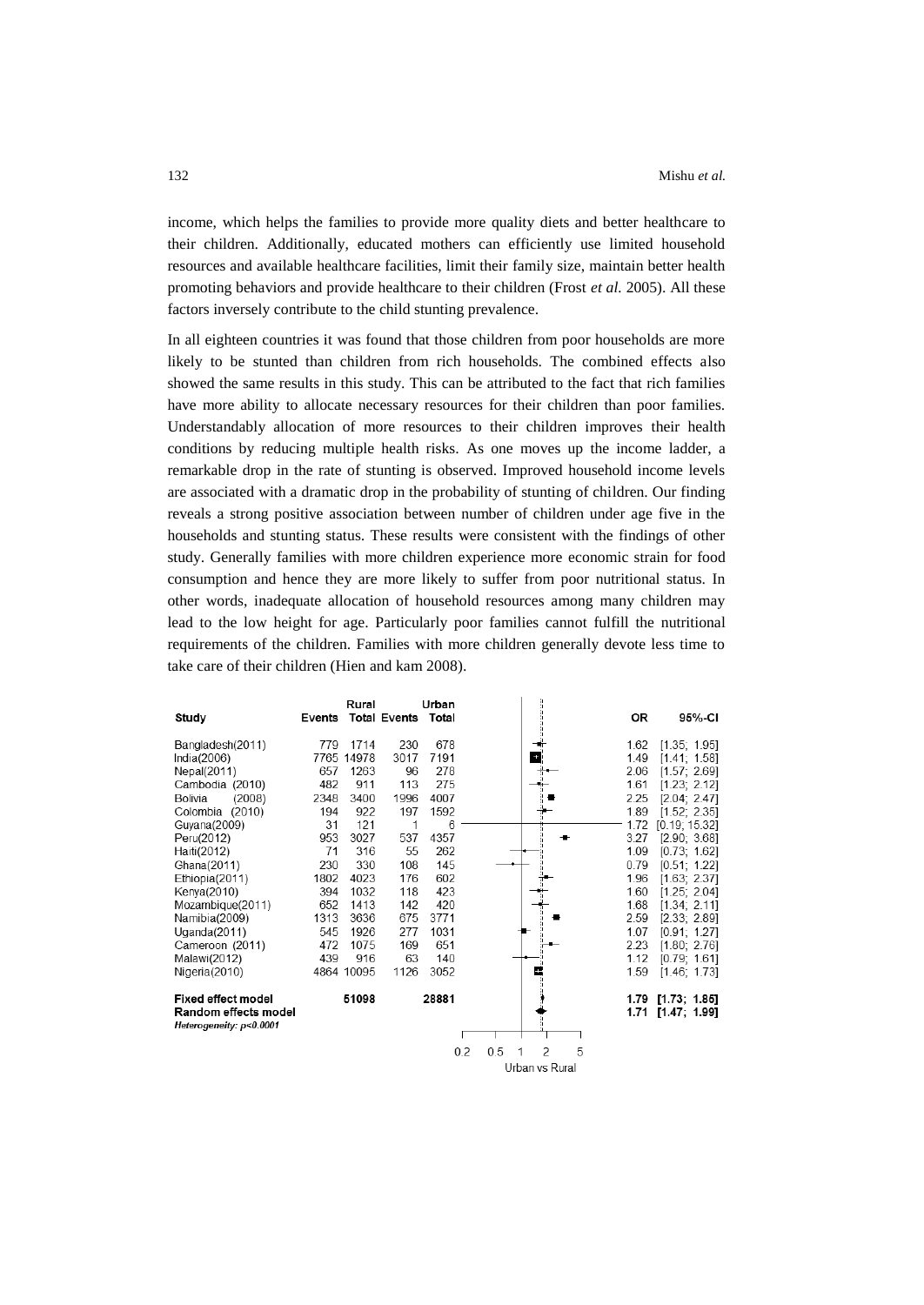|                           |        | Male  |                     | Female |      |                 |      |                   |
|---------------------------|--------|-------|---------------------|--------|------|-----------------|------|-------------------|
| Study                     | Events |       | <b>Total Events</b> | Total  |      |                 | 0R   | 95%-CI            |
| Bangladesh(2011)          | 481    | 1203  | 528                 | 1189   |      |                 | 0.83 | [0.71; 0.98]      |
| India $(2006)$            | 5621   | 11500 | 5161                | 10669  |      |                 | 1.02 | [0.97; 1.08]      |
| Nepal(2011)               | 395    | 799   | 358                 | 742    |      |                 | 1.05 | [0.86; 1.28]      |
| Cambodia (2010)           | 295    | 599   | 300                 | 587    |      |                 | 0.93 | [0.74; 1.17]      |
| Bolivia<br>(2008)         | 1058   | 3779  | 930                 | 3628   |      |                 | 1.13 | [1.02; 1.25]      |
| Colombia (2010)           | 203    | 1295  | 188                 | 1219   |      |                 | 1.02 | [0.82; 1.27]      |
| Guyana(2009)              | 14     | 48    | 17                  | 79     |      |                 | 1.50 | [0.66; 3.42]      |
| Peru(2012)                | 810    | 3765  | 680                 | 3619   |      |                 | 1.18 | [1.06; 1.33]      |
| Haiti(2012)               | 67     | 291   | 59                  | 287    |      |                 | 1.16 | [0.78; 1.72]      |
| Ghana(2011)               | 168    | 238   | 170                 | 237    |      |                 | 0.95 | [0.64; 1.41]      |
| Ethiopia(2011)            | 1062   | 2421  | 916                 | 2204   |      |                 | 1.10 | [0.98; 1.23]      |
| Kenya(2010)               | 281    | 752   | 231                 | 703    |      |                 | 1.22 | [0.98; 1.51]      |
| Mozambique(2011)          | 416    | 930   | 378                 | 903    |      |                 | 1.12 | [0.93; 1.35]      |
| Namibia(2009)             | 1058   | 3779  | 930                 | 3628   |      |                 | 1.13 | [1.02; 1.25]      |
| Uganda $(2011)$           | 441    | 1489  | 381                 | 1468   |      |                 | 1.20 | [1.02; 1.41]      |
| Cameroon (2011)           | 339    | 832   | 302                 | 894    |      |                 | 1.35 | [1.11; 1.64]      |
| Malawi(2012)              | 254    | 519   | 248                 | 537    |      |                 | 1.12 | [0.88; 1.42]      |
| Nigeria(2010)             | 3120   | 6514  | 2870                | 6633   |      |                 | 1.21 | [1.13, 1.29]      |
| <b>Fixed effect model</b> |        | 40753 |                     | 39226  |      |                 |      | 1.10 [1.07; 1.13] |
| Random effects model      |        |       |                     |        |      |                 |      | 1.10 [1.05; 1.16] |
| Heterogeneity: p=0.0024   |        |       |                     |        |      |                 |      |                   |
|                           |        |       |                     |        |      |                 |      |                   |
|                           |        |       |                     |        | 0.75 | 1.5<br>1        |      |                   |
|                           |        |       |                     |        |      | Female vs Malel |      |                   |

In Figure 2:Forest plot of 18 studies indicating the excess of stunting prevalence in (i) Rural compared to Urban (ii) Male compared to Female. In the forest plot, squares indicate the estimated treatment effects with the size of the squares representing the weight attributed to each study. The pooled estimated OR is obtained by combining all the ORs of the studies using the inverse variance weighted method, represented by the diamond and the width of the diamond depicts the 95% confidence interval.

In our study factors namely source of drinking water and type of toilet also show significant association with stunting prevalence. Similar results are reported by (Pongou *et al.* 2006)*.* These are plausible because access to safe drinking water and hygienic toilet are the pre-conditions for maintaining good hygiene and nutrition among children.

The incidence of various water-borne illnesses can be reduced with the improved supply of drinking water. Therefore increasing access to the safe drinking water and hygienic sanitation are important to improve the nutritional status among under-five children. The effect of water and sanitation on height was independent of the effect of diarrheal prevalence. One interpretation of these data is that some of the effect of water and sanitation might have been confounded by socioeconomics. In our analysis, however, neither household income per head nor maternal education confounded the effects of water and sanitation on height. An alternative interpretation is that inadequate water and sanitation is a source of asymptomatic gastrointestinal infections, which are known to affect adversely nutrient absorption and linear growth.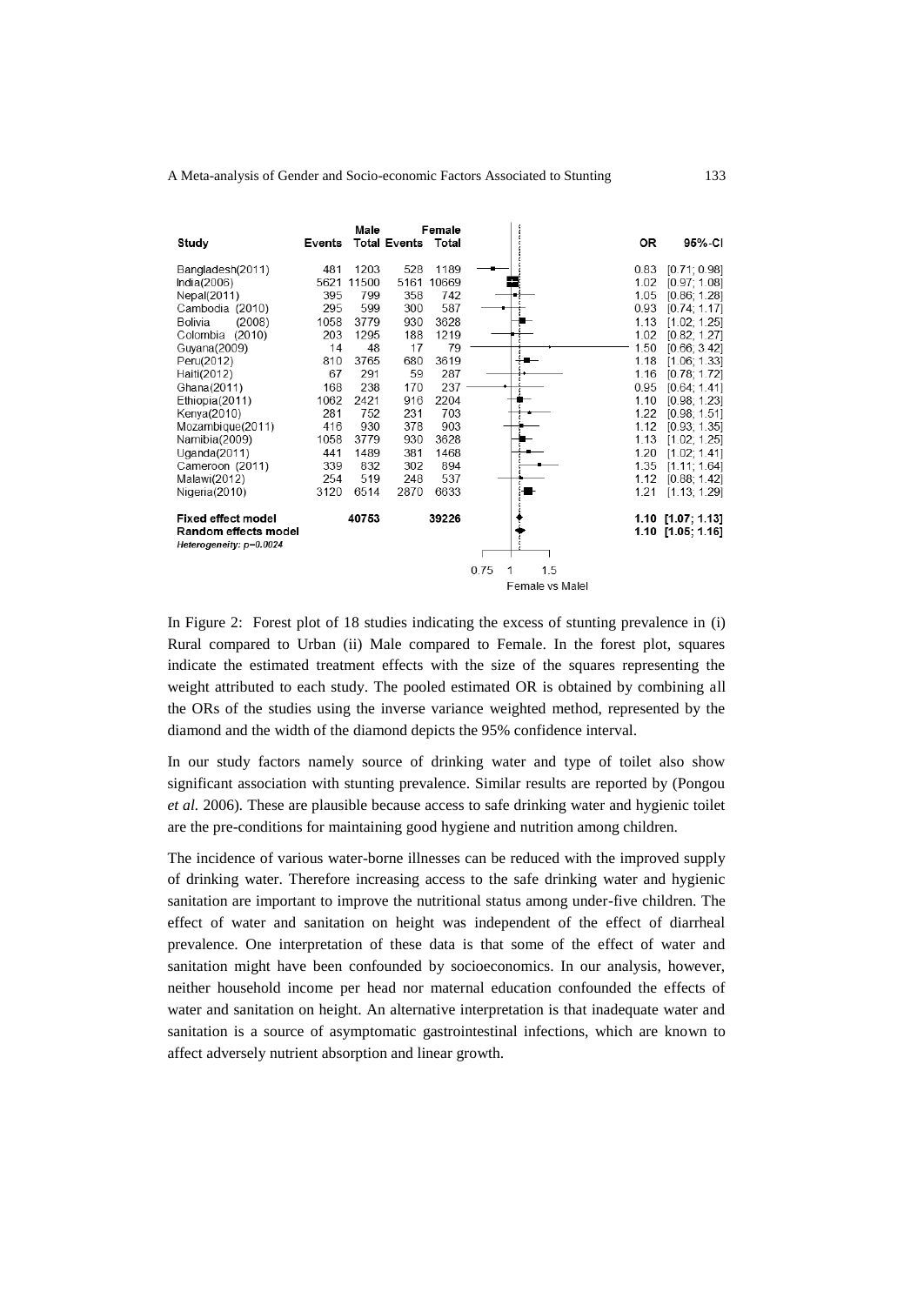The study considered vaccination as an intervention to see the link between low height for age and immunization (Bloom *et al* 2011). But no significant results were found in the data sets being used. That is, according to the study there is no direct relation of stunting inequalities with vaccination. Childhood vaccination has previously been linked to reduced morbidity and reductions in stunting and wasting in young children. That result suggests that childhood vaccination has positive health effects that persist and are demonstrated in young teenagers in the form of increased cognitive ability.

This study has several strengths. The use of nationally representative data is one of the important strengths. Our findings could be reliable because of the large sample. However, this study is not free from limitation. Firstly, all inherent limitations associated with the cross-sectional data are also true here. Another limitation of the study is that the study did not include regional and cultural variables, which are also reported as significant predictors. Sex of the children is also not included in the model. Finally some socioeconomic variables are strongly correlated with each other (e.g. wealth index and education), which may produce biased estimates. Exclusion of important predictors due to non-availability may also alter our findings. On average 25% of data on stunting was missing in all the studies. Another possibility is misclassification of SES in some surveys leading to a dilution of the associations. Theoretically, there could be other sources of bias in the study. First, systematic errors with the measure could lead to the observed systematic sex differences. The NCHS/ WHO growth reference (Wamani *et al*. 2007) has separate references for males and females, thus observed sex difference might be related in some way to the reference itself.

Our study demonstrates that the random effects model is an appropriate model to identify and combine predictors affecting the stunting status of children in developing countries. Gender, residence, mother's education, wealth index, source of drinking water of the household, toilet facility, and total number of children in a household are significantly associated with child malnutrition in the regions (South & South-East Asia, Latin America & Caribbean). Various strategies are reported by many studies. This study revealed that in 18 countries male children below five years of age are more likely to become stunted than their female counterparts. Researches for biological explanation as to why male children should be worse off compared to female children are needed. Better healthcare facilities for rural children can better scenario of stunting conditions. Increasing educational facilities for mothers can improve the child nutrition. Facilitating access to safe drinking water and sanitation for poor families is also necessary to improve the child nutrition. Since higher fertility (i.e. number of children ever born to a woman) has a negative impact on child nutrition, government should implement policies to limit family size by increasing birth space. Comprehensive and concerted nutritional interventions such as exclusive breastfeeding, complementary feeding, supplementation of micronutrients to children and mother, hygiene interventions, and management of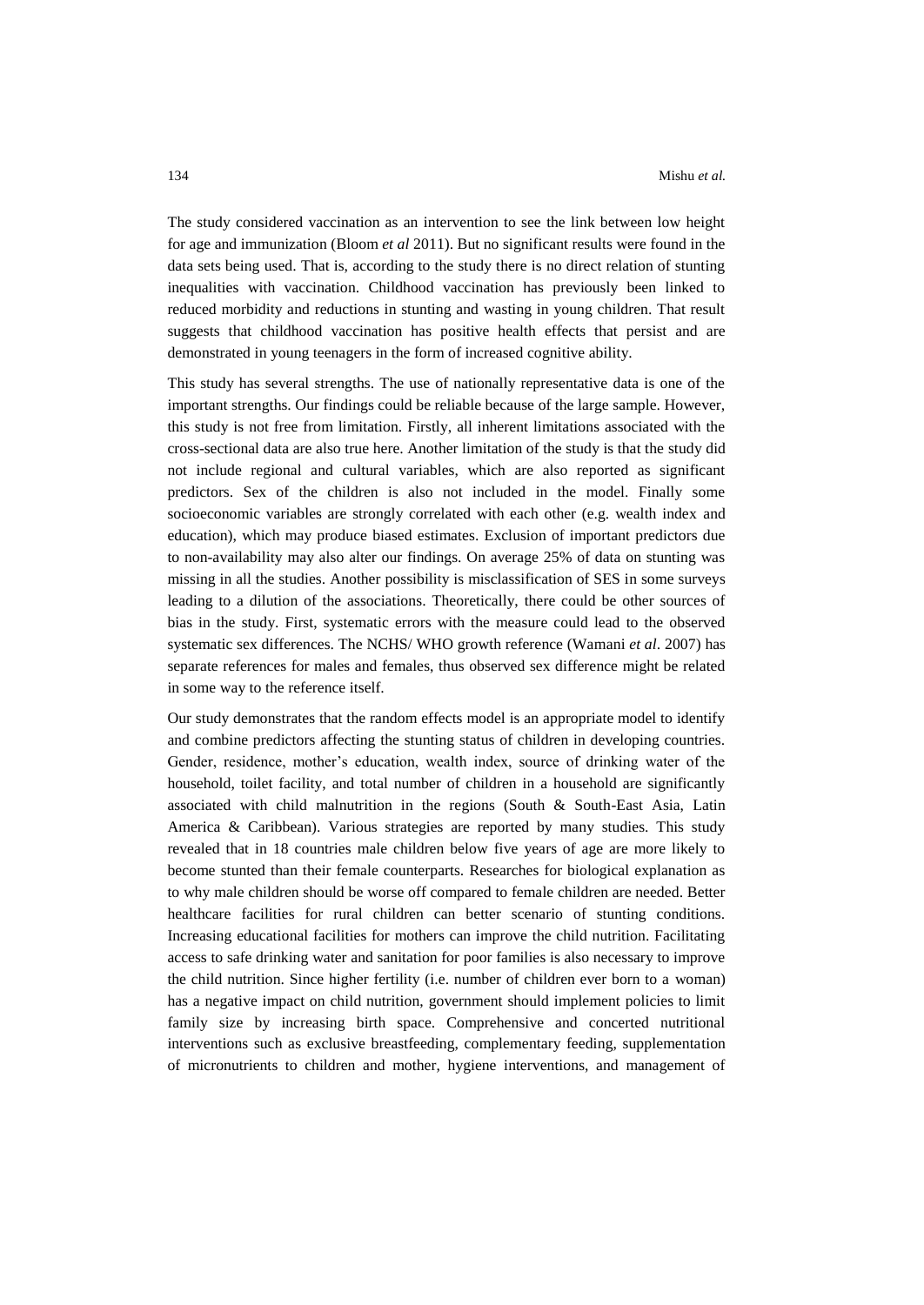severe malnutrition are also needed to improve child nutrition. Other strategies such as public transportation to carry food and relief programmes for the disadvantaged groups are important to reduce child malnutrition. Addressing inequity and general deprivation and implementation of other health programmes are also necessary to reduce malnutrition among children. We should keep in mind that adequate nutrition of children is a prerequisite to build a healthy and productive nation. The study also indirectly reaffirms that stunting, a proxy for child health inequalities, is as well a proxy for socio-economic inequalities. Even though the study advances knowledge on the understanding of early childhood health inequalities, it raises interesting issues that mandate further research.

# **References**

- Bloom, D.E., Canning, D. and E. Seiguer, (2011). The effect of vaccination on children's physical and cognitive development in the philippines. *PGDA Working Paper No.* 69.
- Checkley, W., Gilman, R.H., Black R.E., Epstein L.D., Cabrera L., Sterling C.R. and Moulton L.H., (2004). Effect of water and sanitation on childhood health in a poor Peruvian peri-urban community**.** *Lancet*; **363**: 112-18
- Cochran, W.G., (1954). The combination of estimates from different experiments. *Biometrics* **10**: 101-29*.*
- Cheung, Y.B., Grantham-McGregor, S., Cueto, S., Glewwe, P., Richter, L., and Strupp, B., (2007). Developmental potential in the first 5 years for children in developing countries.
- Espo, M., Kulmala, T, Maleta, K, Cullinan, T, Salin. M.L., and Ashorn, P., (2009). Determinents of linear growth and predictors of severe stunting during infancy in rural Malwai. *Acta paediatr,*  **91**: 1364-1370.
- Filmer, D and Pritchett, L. (2001). Estimating wealth effects without expenditure --or tears: an application to educational enrollments in states of India. *Demography*, **38***:* 115-132.
- Fotso, J-C., (2007). Urban–rural differentials in child malnutrition: trends and socioeconomic correlates in sub-Saharan Africa. *Health Place*, **13**: 205-223.
- Frongillo, E.A., De, O.M. and Hanson, K.M.P., (1997). Socioeconomic and demographic factors are associated with worldwide patterns of stunting and wasting of children*. J. Nutr*, **127(12)**: 2302-2309.
- Frost, M.B., Forste, R., Haas, D.W., (2005). Maternal education and child nutritional status in Bolivia: finding the links*. Soc Sci Med*, **60(2)**: 395-407.
- Gin, F.B., Frongillo, E.A., and Delisle, H.L.N., (1998). Caregiver Behaviors and Resources Influence Child Height-for-Age in Rural Chad. *The journal of nutrition.*
- Habicht, J.P., Martorell, R., Yarbrough, C., Malina, R.M., and Klein, R., (1974). Height and weight standards for preschool children: how relevant are ethnic differences in growth potential? *Lancet,* **1**: 611-614.
- Hien, N.N. and Kam, S., (2008). Nutritional status and the characteristics related to malnutrition in children under five years of age in Nghean, Vietnam*. J. Prev. Med. Publ. Health.*, **41(4)**: 232-240.
- Khatun, M., Stenlund, H. and Hornell, A., (2004). BRAC initiative towards promoting gender and social equity in health: a longitudinal study of child growth in Matlab, Bangladesh. *Public Health Nutrition,* **7(8)**: 1071-1079.
- Ojiako, I.A., Manyong, V.M. and Ikpi, A.E., (2009). Determinants of nutritional status of preschool children from rural households in Kaduna and Kano states, Nigeria. *Pakistan J. Nutr*, **8(9)**: 1497-1505.